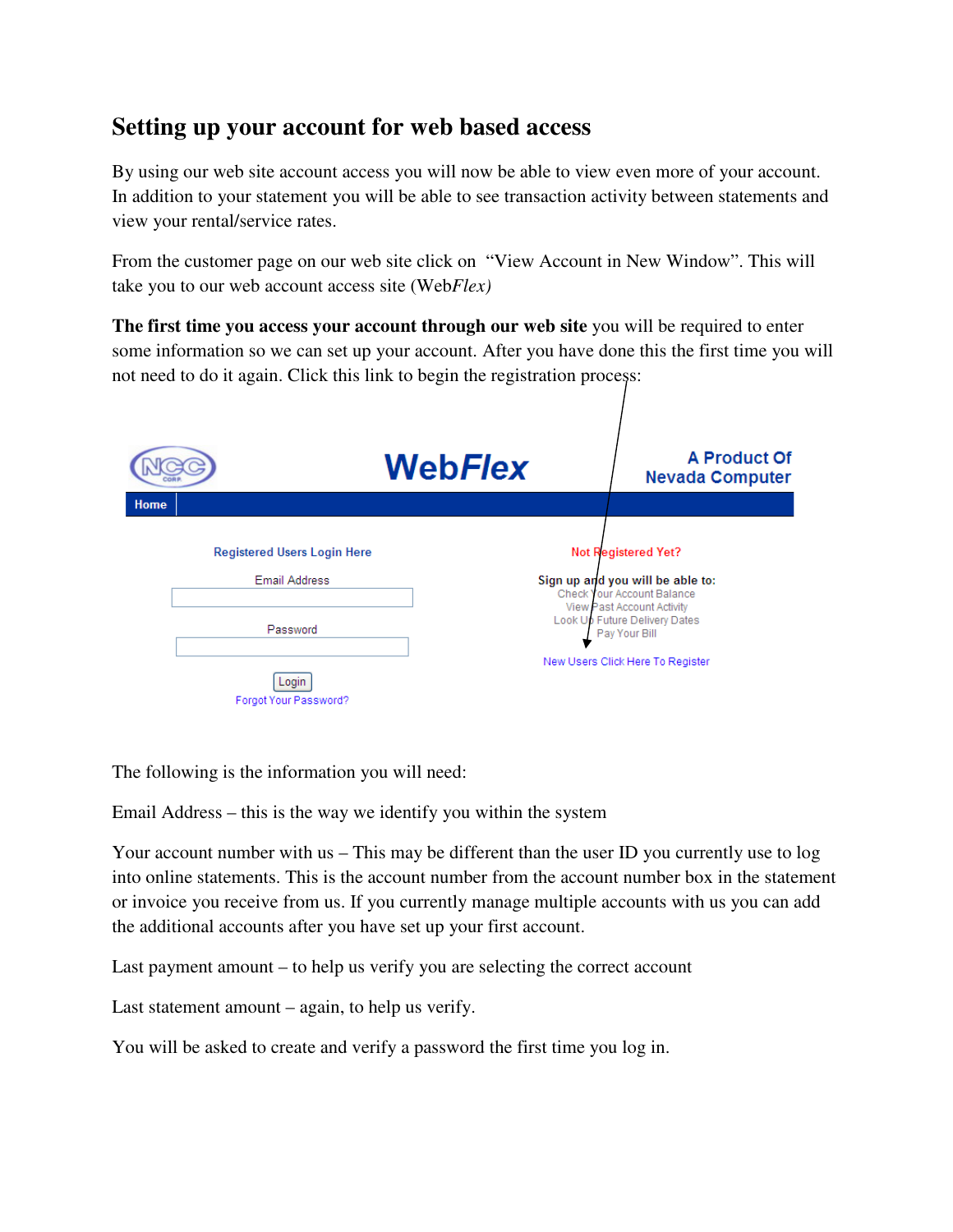## New user? There are just two easy steps to getting signed up!

| Step 1: Enter your user information.                                                  |                          |  |  |  |
|---------------------------------------------------------------------------------------|--------------------------|--|--|--|
| <b>Email Address</b>                                                                  | Acco                     |  |  |  |
| bob@mycompany.com                                                                     | 123                      |  |  |  |
| You will use your email address along with the<br>password that you create to log in. | If you<br>You:<br>$\sim$ |  |  |  |

Passwords must be at least six characters long<br>(Containing only numbers and letters, no<br>symbols) and ARE cap sensitive.

(We want to make sure there aren't any typos.)

Password  $\bullet \bullet \bullet \bullet \bullet \bullet$ 

**Retype Password** ......

ount Number 345678 If you have more than one account just pick one.<br>You will be able to add more accounts to your login after your account is activated.



After clicking "Continue" you will be asked to enter the account information we mentioned above so we can verify you are selecting the right account:

| Don't give up yet! You're almost done!                                                                                                         |                                                                                                            |  |  |  |  |
|------------------------------------------------------------------------------------------------------------------------------------------------|------------------------------------------------------------------------------------------------------------|--|--|--|--|
| Step 2: Verify you're authorized to access this account.                                                                                       |                                                                                                            |  |  |  |  |
| <b>Last Payment Amount</b>                                                                                                                     | <b>Last Statement Balance</b>                                                                              |  |  |  |  |
| Please enter the amount of your last payment<br>which we posted on 11/10/2006.                                                                 | Please enter that amount due from your last statement<br>which had a statement closing date of 10/31/2008. |  |  |  |  |
| Please note that the date listed is the date that we<br>posted your payment. It is very likely that you<br>mailed it up to a week before that. | Register                                                                                                   |  |  |  |  |

After you click "Register" you will be able to log into your account:



Once you are registered you will not have to go through this process again.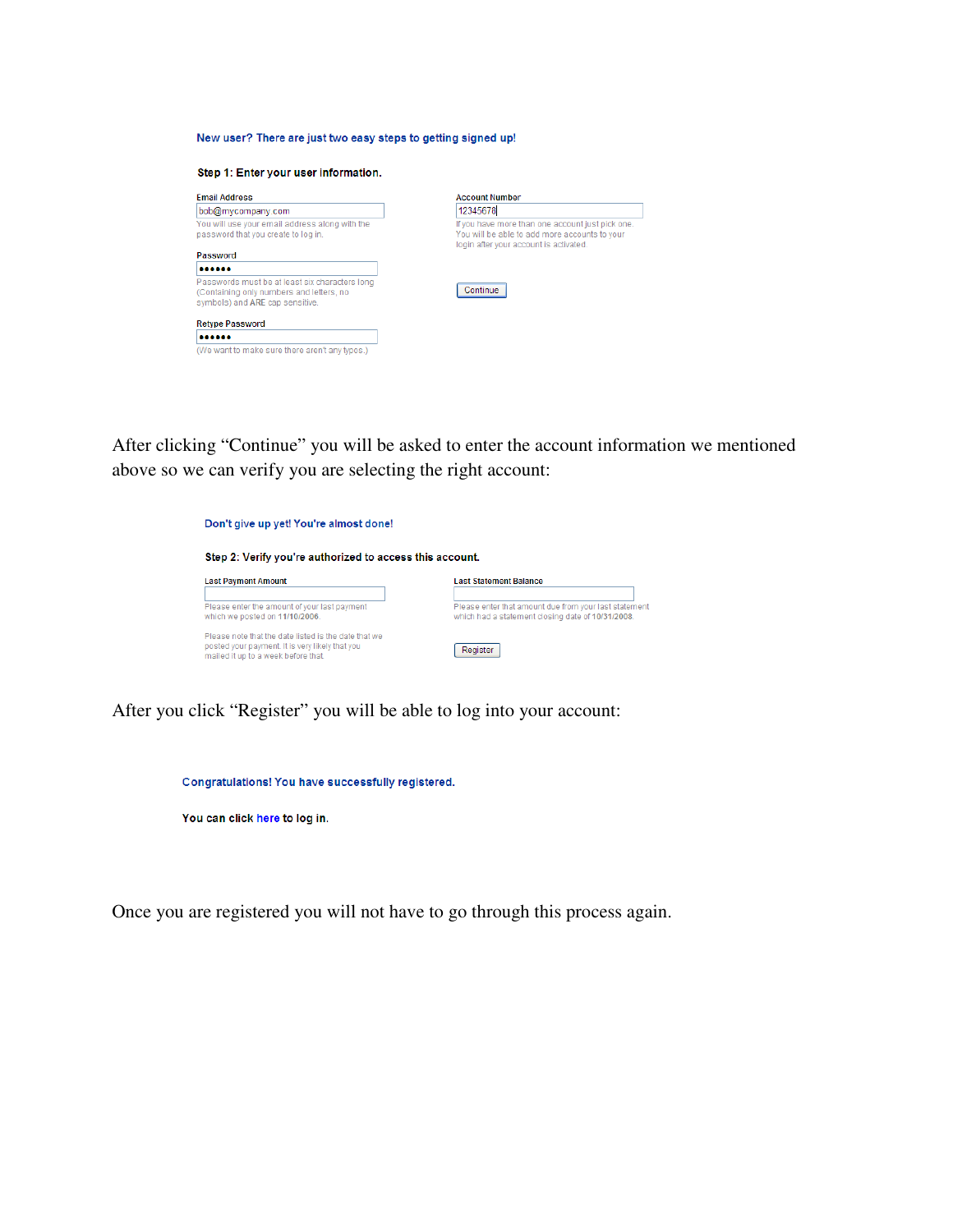Now you can log into your account to view your account information and statements.

| <b>Registered Users Login Here</b> | <b>Not Registered Yet?</b>                               |
|------------------------------------|----------------------------------------------------------|
| Email Address                      | Sign up and you will be able to:                         |
| Joe@mycompany.com                  | Check Your Account Balance<br>View Past Account Activity |
| Password                           | Look Up Future Delivery Dates<br>Pay Your Bill           |
|                                    | New Users Click Here To Register                         |
| Login<br>Forgot Your Password?     |                                                          |

After logging in you select the account you wish to view. If you manage multiple accounts there will be more than one account in the list.

|                                                        |                                                                           | <b>WebFlex</b>                                                              |                               |
|--------------------------------------------------------|---------------------------------------------------------------------------|-----------------------------------------------------------------------------|-------------------------------|
| <b>Add Account</b>                                     | Log Out                                                                   |                                                                             |                               |
| <b>Please Select An Account:</b><br><b>Acct Number</b> | <b>Name</b>                                                               |                                                                             | <b>Remove Acct</b>            |
| 1032<br>4853<br>17467                                  | <b>HOUSE ACCOUNT</b><br><b>HOUSE ACCOUNT</b><br><b>NCCC HOUSE ACCOUNT</b> | <b>Delivery Address</b><br>PO BOX 438<br>1018 6TH STREET<br>1018 6TH STREET | Remove*<br>Remove*<br>Remove* |

If you have more than one account with us, such as a MailFlex account, you can add that account by selecting the Add Account button. You will be asked for the same information as the main account (Account number, last statement amount, and last payment amount)

Don't see the account you are looking for?

You can manage additional accounts with the same login by selecting "Add Account"

\*Please note removing an account will have NO effect on your services. It will only remove it from the list of accounts managed by your login.

After you have selected the account you wish to view the main account screen will be displayed:

| <b>Account Selection</b>   | <b>View Invoices</b>               | <b>Make Payment</b> | Log Out           |                         |                                  |        |                         |
|----------------------------|------------------------------------|---------------------|-------------------|-------------------------|----------------------------------|--------|-------------------------|
| <b>Delivery Address</b>    |                                    |                     |                   | <b>Account Balances</b> |                                  |        |                         |
| Acct Number: 4853          |                                    |                     |                   | Current Balance:        |                                  |        | \$0.00                  |
| <b>HOUSE ACCOUNT</b>       |                                    |                     |                   | Last Statement Balance: |                                  |        | \$12.50                 |
| 1018 6TH STREET            |                                    |                     |                   | Last Statement Date:    |                                  |        | 10/31/2008              |
| NEVADA. IA 50201           |                                    |                     |                   | Last Payment:           |                                  |        | \$12.50                 |
| (515)382-5484              |                                    |                     |                   | Last Payment Date:      |                                  |        | 11/10/2008              |
| <b>Billing Detail For:</b> | Current Period V                   |                     |                   |                         | <b>Available PDF Statements:</b> |        | a.<br>10/31/2008 $\vee$ |
| <b>Date</b>                | <b>Description</b>                 | Inv#                | <b>Ref</b><br>Qty | Rate                    | <b>Amount</b>                    | Tax    | <b>Total</b>            |
|                            | <b>Balance From Previous Month</b> |                     |                   |                         |                                  |        | \$12.50                 |
| 11/10/2008                 | <b>PAYMENT</b>                     | 78010               |                   | \$12.50<br>$-1$         | (S12.50)                         | \$0.00 | (S12.50)                |
|                            | <b>Ending Balance</b>              |                     |                   |                         |                                  |        | \$0.00                  |